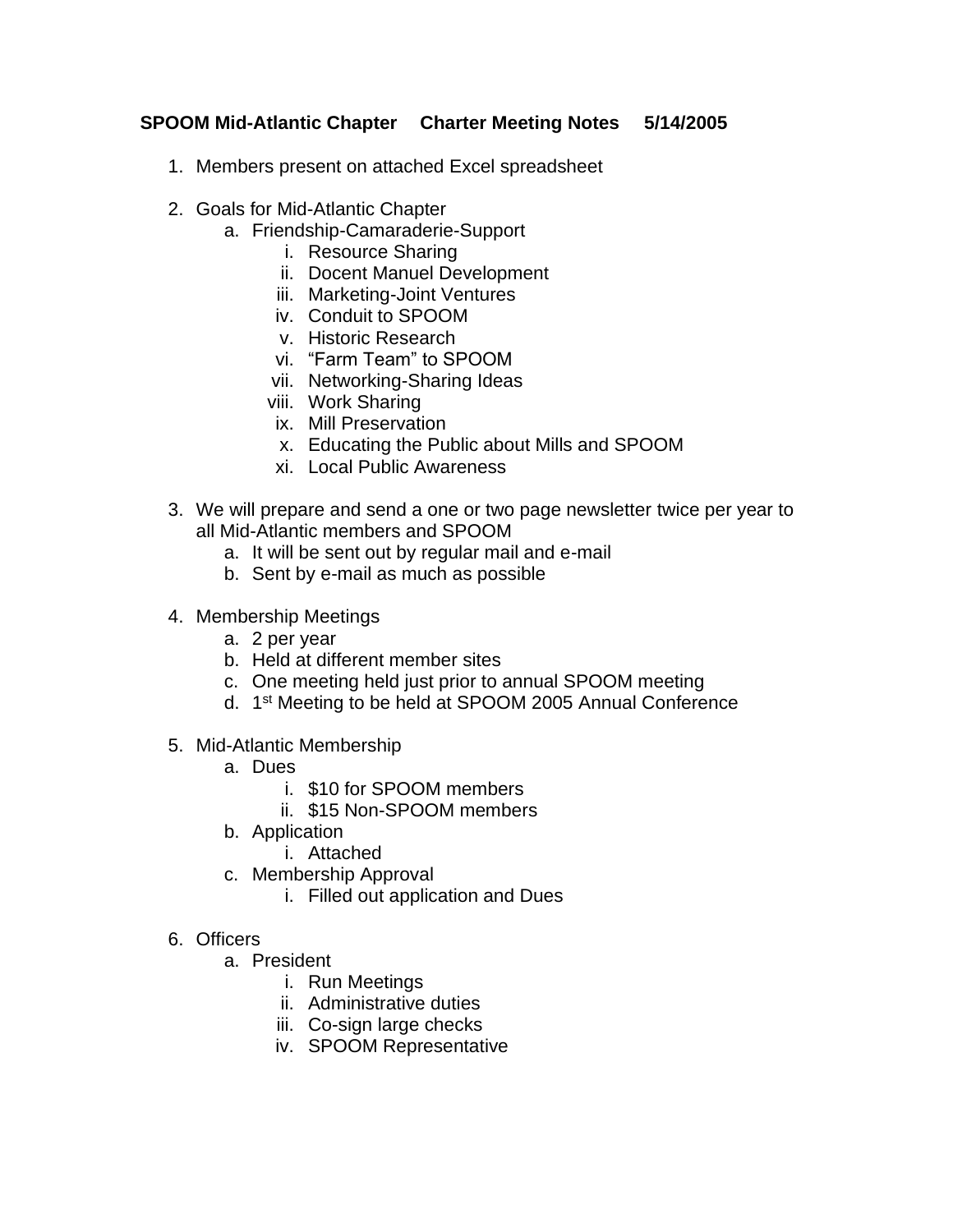- b. Vice-President
	- i. Alternate President
- c. Secretary
	- i. Recording
		- 1. Records and distributes minutes of both Membership and Board meetings
	- ii. Corresponding
		- 1. Manages membership
		- 2. Prepares and sends all announcements, correspondence, etc.
		- 3. Receives and distributes mail
		- 4. Maintains files
- d. Treasurer
	- i. Prepares and makes bank deposits
	- ii. Maintains accounts
	- iii. Prepares financial statements as required
	- iv. Pays bills
	- v. Collects Dues
- e. Officers elected every two years
- f. President and Vice-President can serve two consecutive terms only
- g. Secretary and treasurer can serve continuous consecutive terms
- h. Elections for officers to be held by mail
	- i. Write-in allowed
- i. Current officers
	- i. To hold office until first official membership meeting to be held at SPOOM 2005
- j. All officers must have direct access to internet e-mail
- 7. Board of Directors
	- a. President is Chairman of Board
	- b. 9 Board members
		- i. 4 Officers
		- ii. 5 At Large
	- c. Terms set by board
	- d. At large members appointed by Officers
	- e. 3 sets of board members, one set to be re-appointed every 2 years.
	- f. Board Meeting to be held quarterly
		- i. March, June, September, December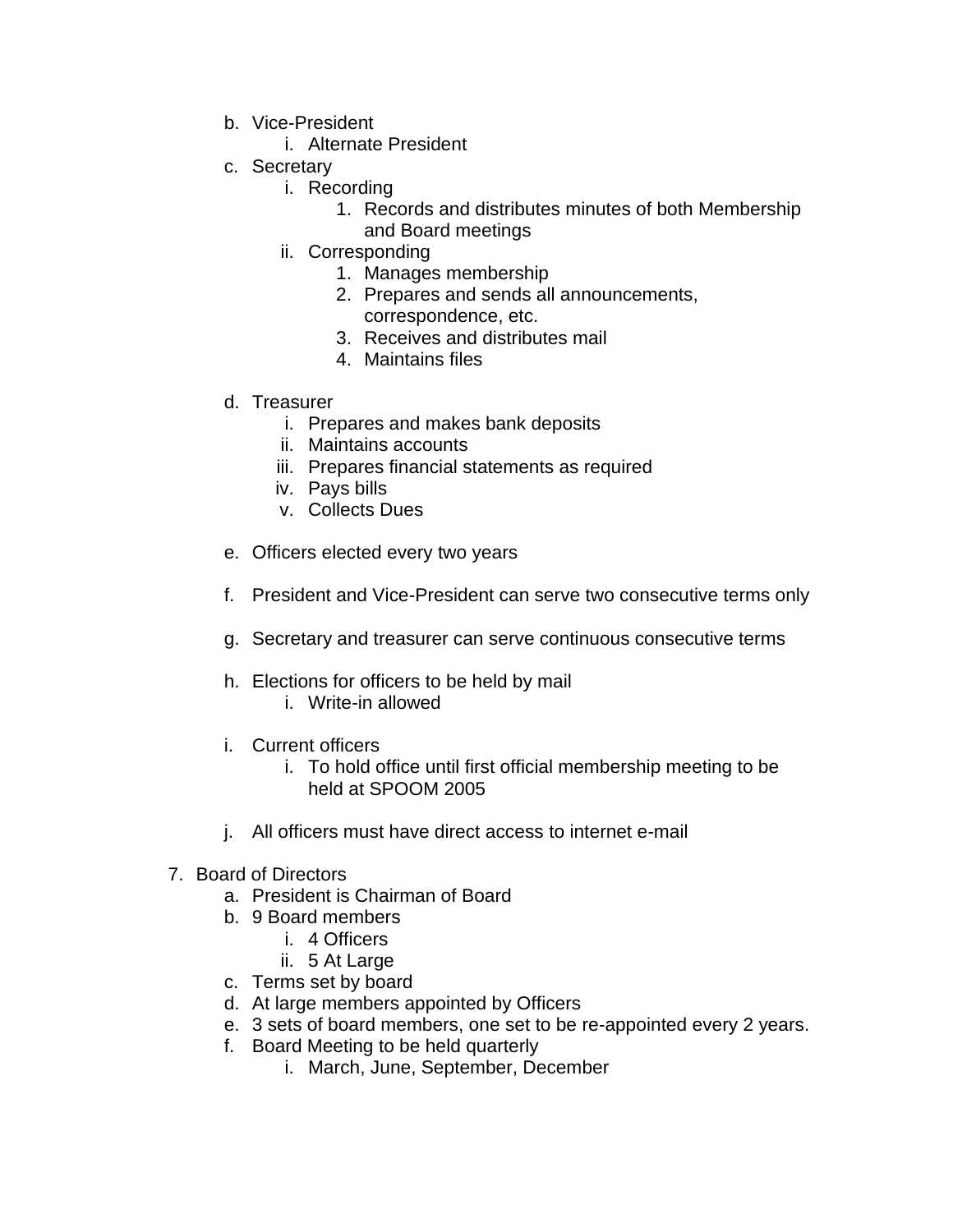- 8. Chapter Mailing Address
	- a. SPOOM Mid-Atlantic Chapter 3311 Littlestown Pike Westminster, Maryland 21158

Telephone Number 410-848-2288

- 9. Email and Web site
	- a. Under Development
- 10.Current Officers
	- a. President Chuck Ives
	- b. Vice-President Bob Lundegard
	- c. Secretary/Treasurer Jane Sewell

| כטטב-צב-כ כוסוווסומו בוומונכו ואוכווווסט ואוטט זכ |                |               |                    |           |                                  |
|---------------------------------------------------|----------------|---------------|--------------------|-----------|----------------------------------|
|                                                   | <b>First</b>   | Last          | City               | <b>ST</b> | <b>Mill Connection</b>           |
| 1                                                 | Richard        | Abbott        | Washington         | DC        | Peirce Mill                      |
| $\overline{2}$                                    | Tom            | <b>Brant</b>  | York               | PA        | Cross Mill York County PA        |
| 3                                                 | Jeff           | Donat         | Allentown          | PA        | White Hall Historical<br>Society |
| 4                                                 | Chris          | Gillis        | Frederick          | MD        | <b>Union Mills</b>               |
| 5                                                 | Chuck          | <i>lves</i>   | <b>Baltimore</b>   | MD        |                                  |
| 6                                                 | Susan          | Langley       | Crownsville        | MD        |                                  |
| $7 - 8$                                           | Ivan & Marlene | Lufriu        | Littlestown        | PA        | <b>Union Mills</b>               |
| 9-<br>10                                          | Bob & Marge    | Lundegard     | <b>Great Falls</b> | VA        | Colvin Run                       |
| 11                                                | Arthur         | <b>Neuman</b> | Takoma Park        | <b>MD</b> |                                  |
| 12                                                | <b>Dick</b>    | Peeling       | Littlestown        | PA        | <b>Union Mills</b>               |
| 13                                                | Karen          | Peterson      | Elkton             | MD        |                                  |
| 14                                                | Jane & Bob     | Sewell        | Reisterstown       | MD        | <b>Union Mills</b>               |
| 15                                                | <b>Steve</b>   | Spring        | <b>Sterling</b>    | VA        |                                  |

**SPOOM MidAtlantic Charter Members 5-14-2005**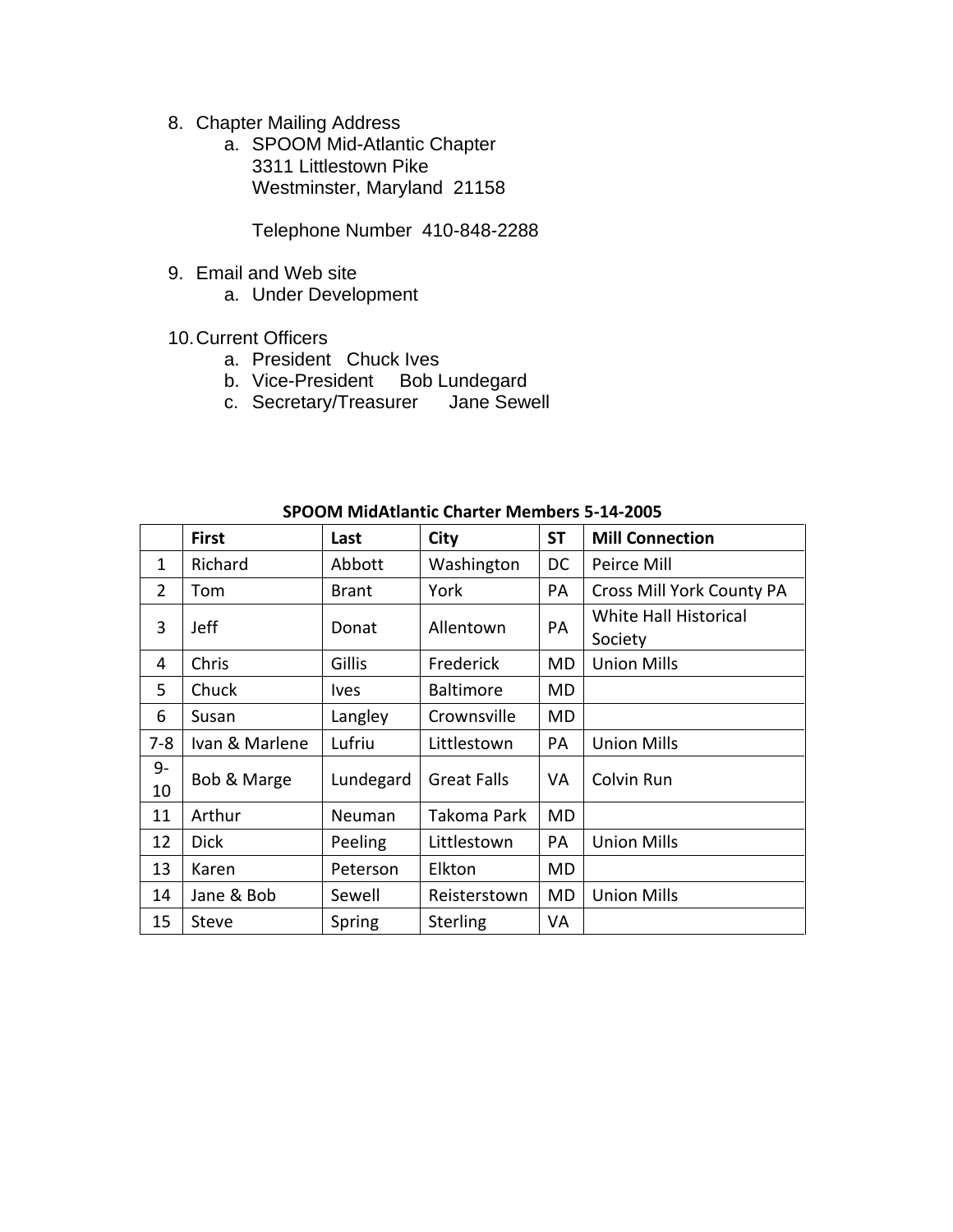## **Mid-Atlantic Chapter of The Society for the Preservation of Old Mills Bylaws**

#### **Article I. Name**

**Section 1** This non-profit organization shall be known as The Mid-Atlantic Chapter of the Society for the Preservation of Old Mills (SPOOM).

## **Article II. Purpose**

- **Section 1** The purpose of this chapter is to provide a regional forum for promoting the overall purpose of The Society for the Preservation of Old Mills to members residing in, but not limited to, Maryland, Delaware, Virginia, West Virginia, District of Columbia, and Pennsylvania.
- **Section 2** The purpose of this chapter shall also be to promote interest, both publicly and privately in the old mills and other related materials, artifacts and structures Americana now passing from the present scene. This chapter will help in any way it can in the preservation or rebuilding of such structures.

## **Article III. Membership and Dues**

- **Section 1** Any person may become a member of the chapter upon the Chapter's receipt and approval of a formal application and payment of the current dues for one year
- **Section 2** The Board of Directors shall set types of membership and annual dues for chapter members
- **Section 3** All members of the Chapter are strongly encouraged to become members of SPOOM

#### **Article IV. Meetings of the Members**

- **Section 1** At least two (2) meetings of the members shall be held each calendar year.
- **Section 2** Minutes of the meetings of the members shall be sent to the Secretary of SPOOM within thirty (30) days of the meeting.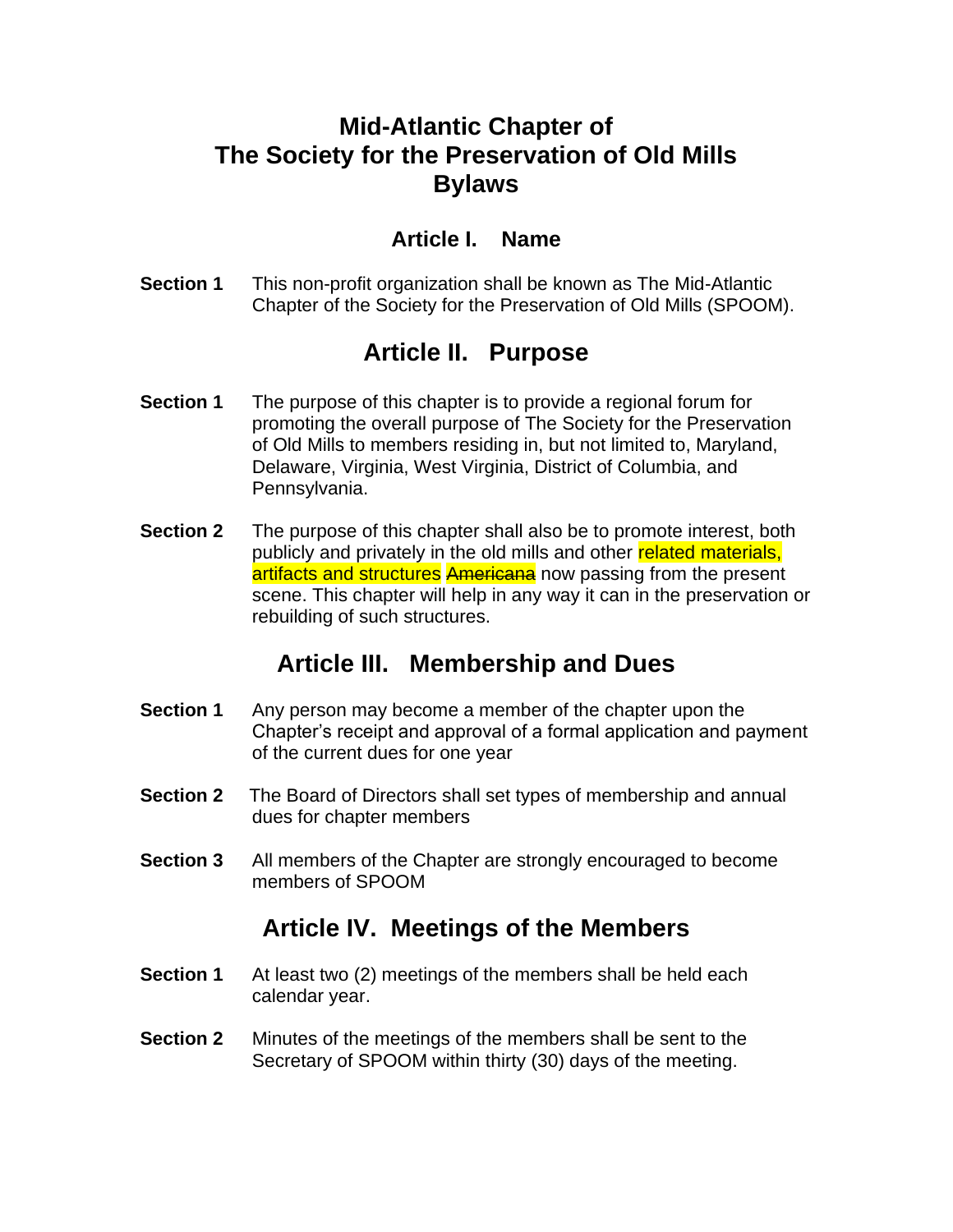## **Article V. Officers**

- **Section 1** The Officers of the Chapter shall include a President, Vice President, Secretary, and Treasurer
- **Section 2** All Officers shall be members in good standing of SPOOM
- **Section 3** Officers shall serve a term of two (2) years. A person may serve one or more terms as an officer [didn't we limit this?]
- **Section 4** Officers shall be elected at a biennial meeting of the members. Officers shall be elected by a majority of the members present [didn't we allow for mail in votes]. The time and place of the meeting shall be determined by the Board of Directors, and members shall be notified at least thirty (30) days in advance.
- **Section 4a** The first slate of officers shall be elected by the members in attendance at the first meeting of the chapter. Officers elected in this election shall serve until the election in 2000? [Sept. 2005? Or 2006?]. After that date, this section (4a) shall be deleted from the bylaws.

## **Article VI. Board of Directors**

- **Section 1.** The Board of directors (referred to hereafter as the Board) shall include the four (4) Officers and the At-Large Directors, if any.
- **Section 2.** At-Large directors shall be appointed as necessary by majority vote of the Board, and shall serve at the pleasure of the Board
- **Section 3.** Any Officer may be removed by majority vote of the Board, and the Board, also by majority vote, may appoint a person to serve out the remainder of the term.
- **Section 4.** The Board may appoint committees as necessary.
- **Section 5.** Meetings of the Board may be called by the President or by a majority of the Directors
- **Section 6.** The Board shall be responsible for paying bills, keeping account of income and expenses, and preparing an annual financial report for the Chapter
- **Section 7.** The Board shall be responsible for maintaining a list of current Chapter members.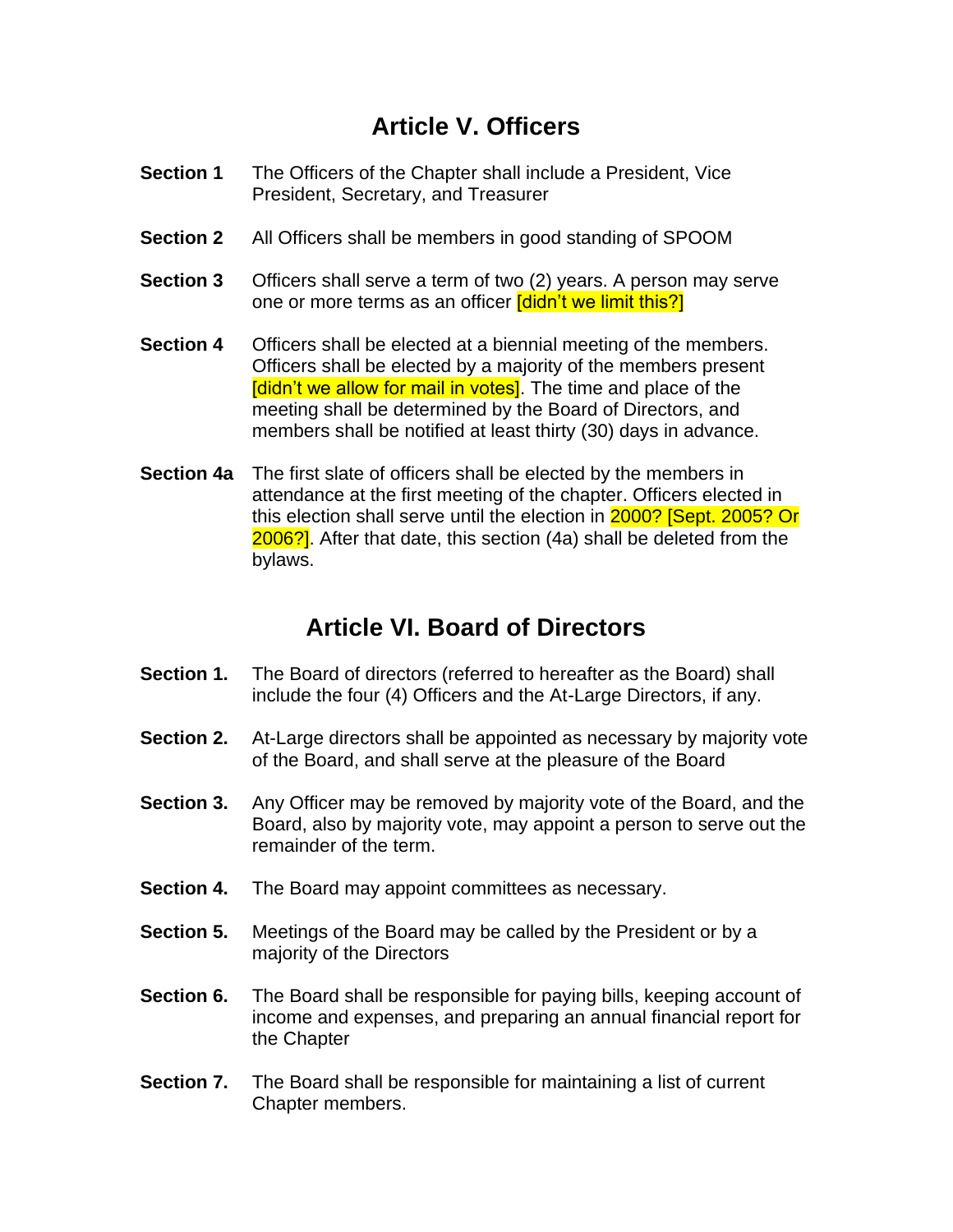# **Article VII. Amendments To The Bylaws**

- **Section 1.** The Bylaws may be amended as necessary.
- **Section 2.** Amendments to the Bylaws may be proposed by the Board of Directors or any member in good standing of the Chapter. Amendments shall be approved by a majority vote at a meeting of the members or by majority of members responding within thirty (30) days to a written poll (i.e., mail ballots).

## **Article VIII. Conformity With SPOOM**

- **Section 1.** The Chapter shall strive to conduct its business in a manner that conforms to the SPOOM constitution and bylaws.
- **Section 2.** The chapter shall take no action on any public issue using the name of SPOOM or on behalf of SPOOM without the approval, in advance, of the SPOOM board of directors.

#### **SPOOM Announcement of the formation of the Mid-Atlantic Chapter of SPOOM**